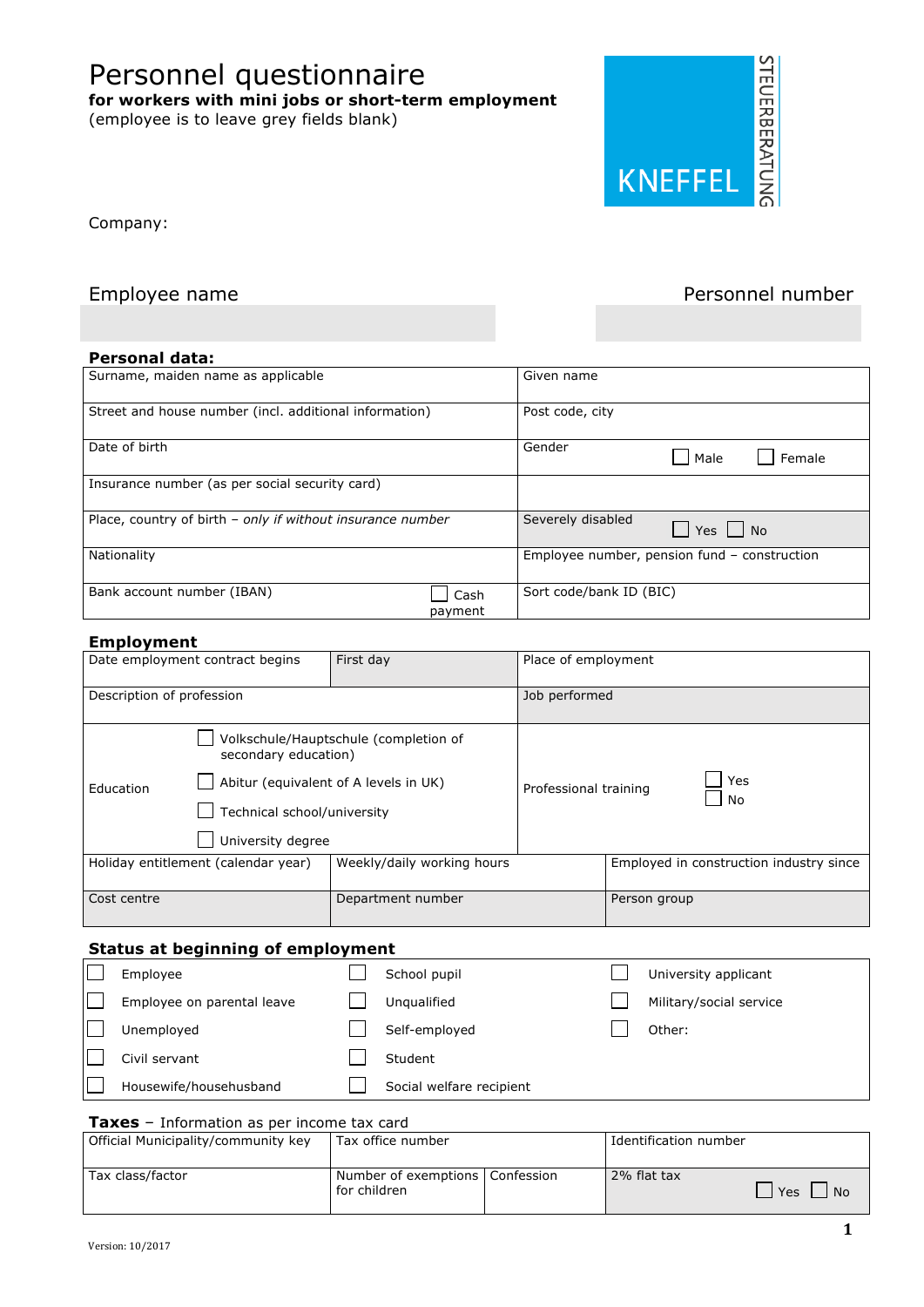Version: 10/2017

## Personnel questionnaire

**for workers with mini jobs or short-term employment** 

(employee is to leave grey fields blank)

### **Social insurance** Health insurance State Private Name of state/private insurer Accident insurance risk tariff DEÜV-status **For workers with mini jobs only:**  option for increasing pension insurance payments (§ 5, para. 2, no. 2 Social Security Code (SGB VI)) Refuse pension-insurance option Exercise pension-insurance option (waive pension-insurance exemption) **Compensation**

Company:

| Description | Amount | Valid from | Hourly wage | Valid from |
|-------------|--------|------------|-------------|------------|
| Description | Amount | Valid from | Hourly wage | Valid from |

### **Capital-forming benefits (VWL)** – only required if contract is at hand

| Recipient                  | Amount                  | <b>Employer share (monthly</b><br>amount) |
|----------------------------|-------------------------|-------------------------------------------|
|                            | Since                   | Contract number                           |
| Bank account number (IBAN) | Sort code/bank ID (BIC) |                                           |

### **Information on additional employment**

(for short-term employees, also on previous jobs from the year before)

| <b>Time period</b> | <b>Employer</b> | Type of work            | <b>Weekly hours</b> |
|--------------------|-----------------|-------------------------|---------------------|
|                    |                 | Mini job                |                     |
|                    |                 | Non-mini job employment |                     |
|                    |                 | Short-term employment   |                     |
|                    |                 | Mini job                |                     |
|                    |                 | Non-mini job employment |                     |
|                    |                 | Short-term employment   |                     |

### **Electronical acceptance of certificates (Bea)**

 $\Box$  I object to my income statements (earned and additional) being forwarded electronically to the Bundesagentur für Arbeit (Federal Employment Office).

### **Employment documents**

| Employment contract                                                | l At hand            | Included      |
|--------------------------------------------------------------------|----------------------|---------------|
| Income tax card/number of days employed at previous<br>employer(s) | No. of days employed | Included      |
| Social insurance ID                                                | Presented            | Copy included |
| Application for exemption from pension insurance                   | At hand              | Included      |
| Certificate of private health insurance                            | At hand              | Included      |
| Capital-forming benefits (VWL) contract                            | At hand              | Included      |
| School/university certificate                                      | At hand              | Included      |



Employee name **Personnel number** Personnel number